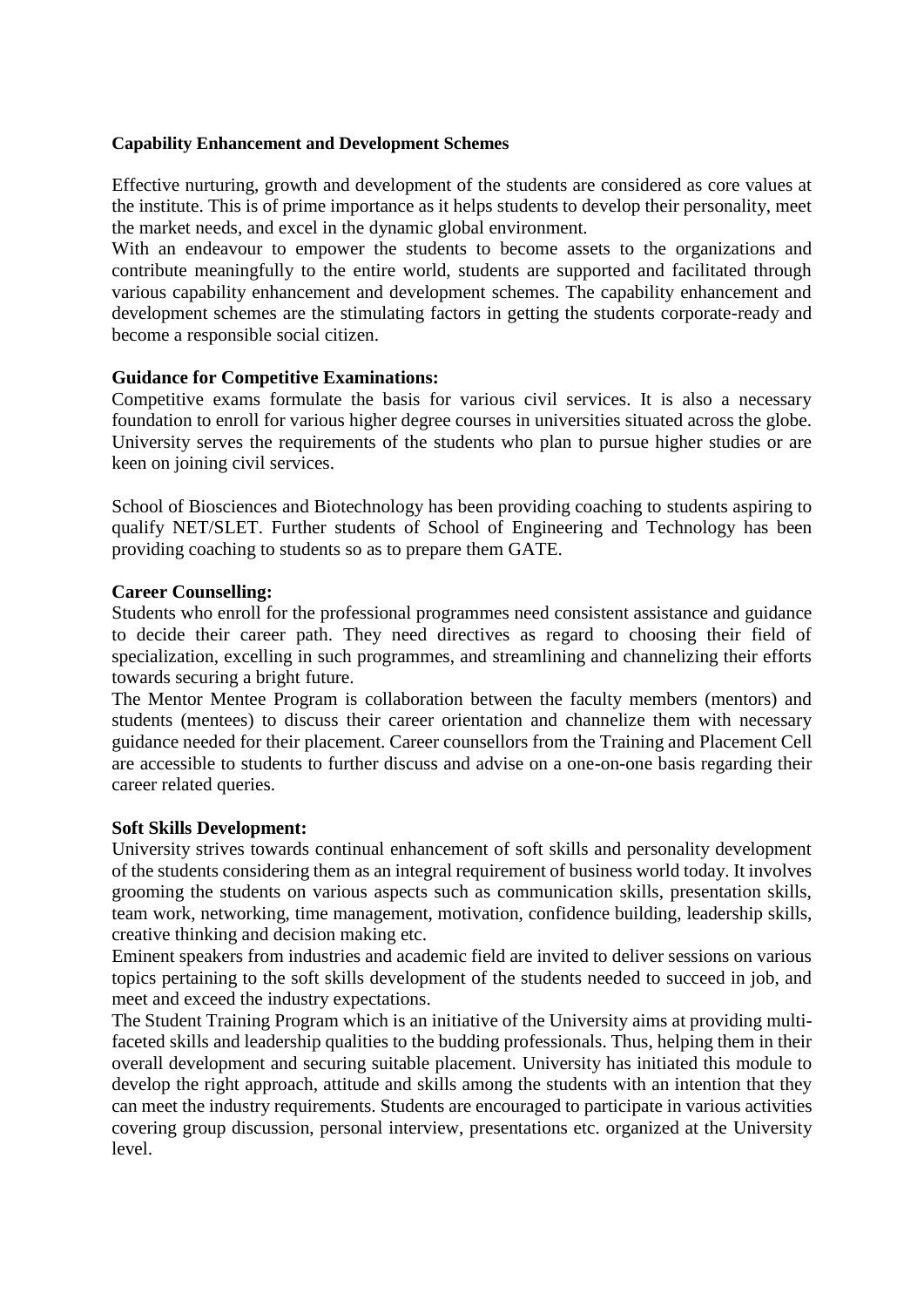Alumni involvement is also a very active component that gives a chance to students to understand the industry expectations and take inputs from them for their appropriate progression. Various games are also organized and managed by students that enable them to understand the importance of networking, team management, and decision making. This contributes to the holistic development of students and sharpens their skills that further help them in their placement.

A conscious effort is made by institute to bring industry and academia on a common platform to create a learning environment enriched with theory and practice to suit the global requirement.

## **Remedial Coaching:**

Faculty members encourage and support students above and beyond the regular allocated lectures. Various requests by students pertaining to subject related queries, concept clarity, challenging topics and additional practice sessions are addressed by faculty members to enhance the efficiency of the students, help students in their areas of need and for students who have been unsuccessful in the examination.

## **Language Lab:**

To improve the communication and spoken English skills of the students, an interactive Language Lab has been setup. This Lab is equipped with necessary listening, speaking, and writing provisions where the students listen to the native speakers of English and learn the phonetic sounds of the English language.

## P**ersonal Counselling:**

Students often encounter problems and difficulties which needs a timely resolution. Through the Mentor Mentee Program, each student (mentee) gets an opportunity to interact with a faculty member (mentor) for their personal counseling. This serves as a platform to the students to discuss their problems (academic, career and personal) and seek appropriate solution.

# **Yoga and Meditation:**

Yoga and Meditation is considered as a healthy way of life, a sound activity for stress free living. University promotes health benefits among the faculty members and students through Yoga and Meditation. This wellness platform hugely contributes in creating stress free positive environment and healthy way of thinking and living.

Amenity Center is available for students and staff of the University for Yoga and Meditation programs. University has been celebrating International Yoga day since its inception. Techniques of meditation and various postures are performed to lead a healthy and stress free life.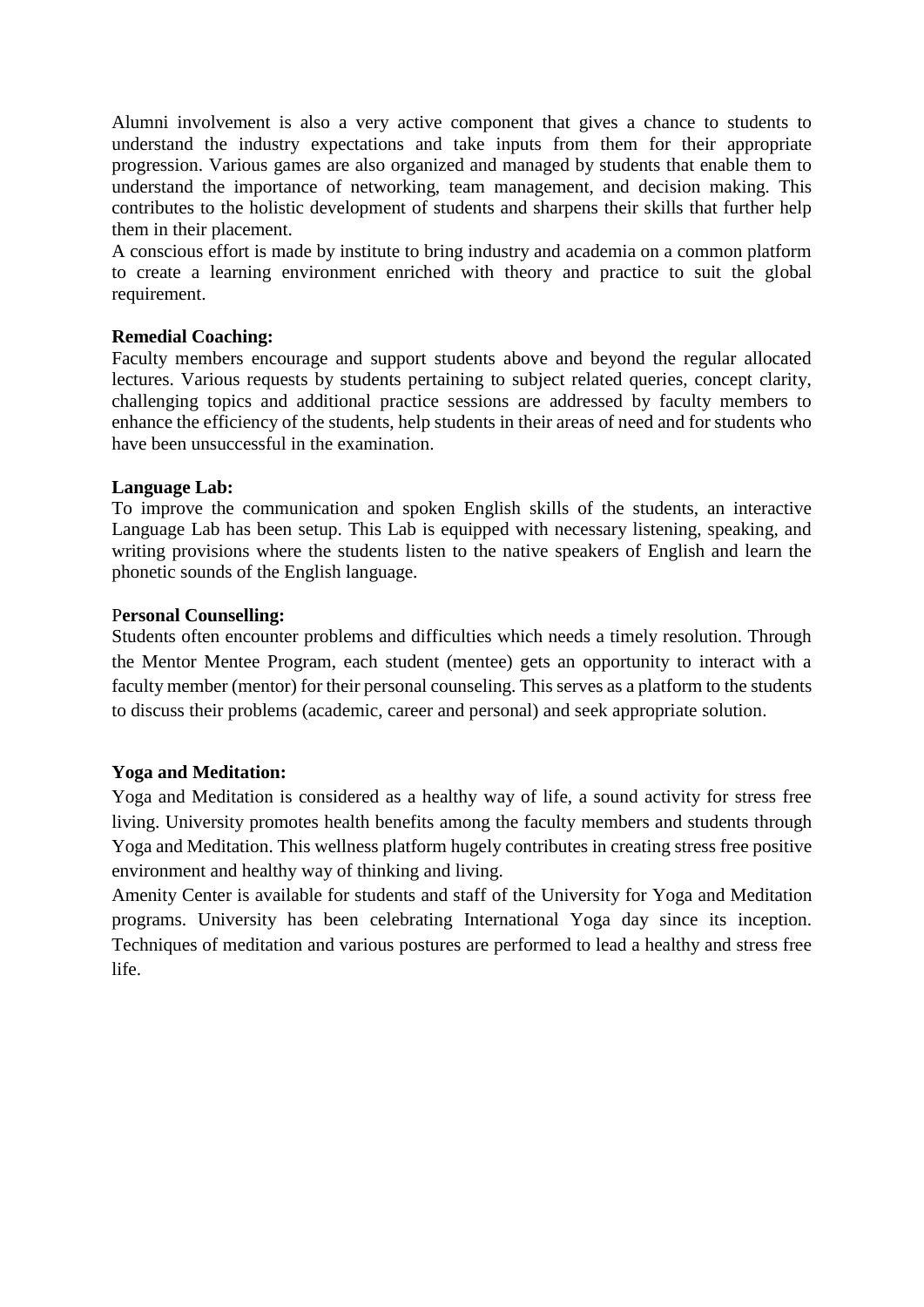